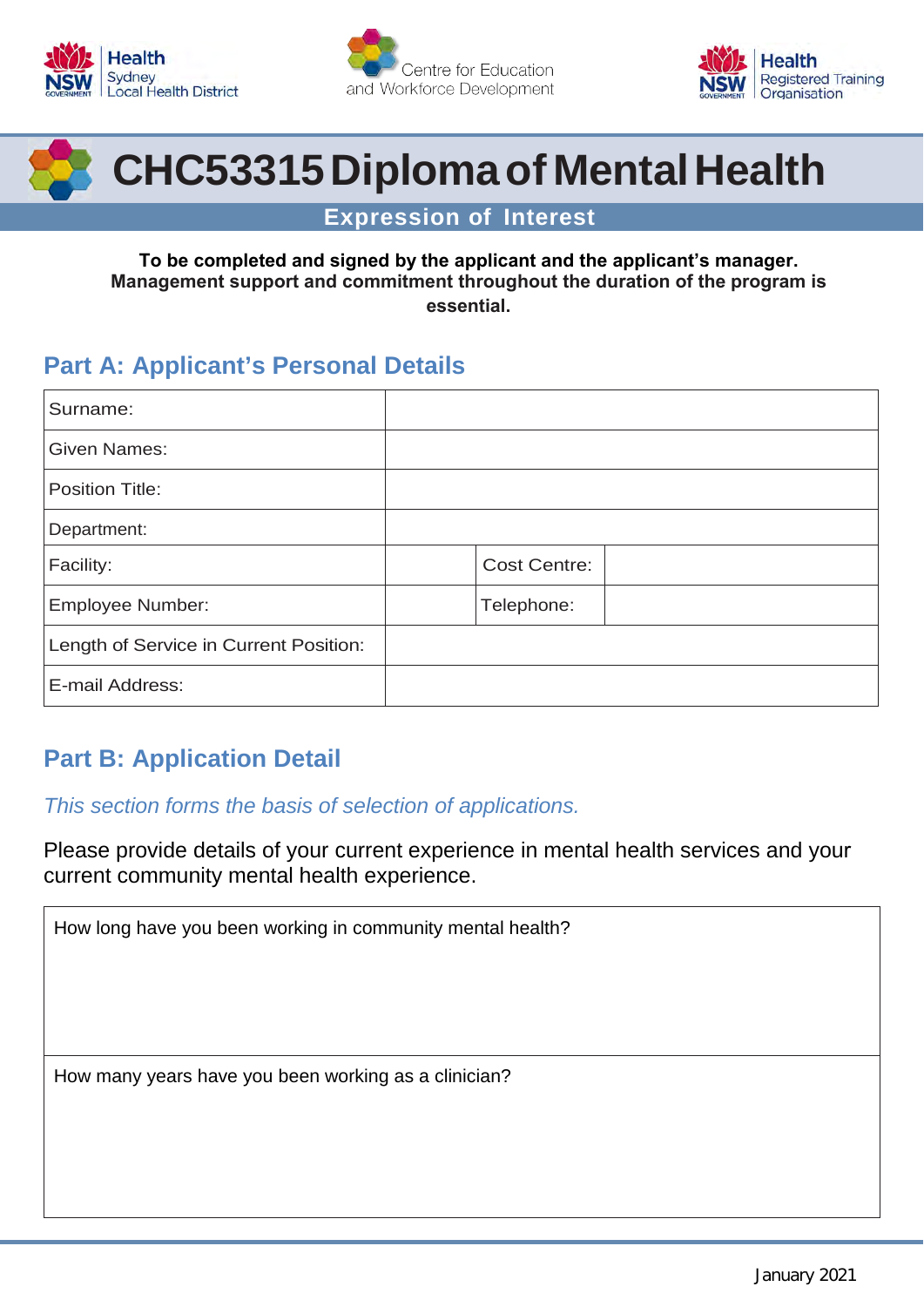| What outcomes do you hope to achieve by participating in the Diploma of Mental Health? (E.g.<br>particular skills, knowledge etc.)            |
|-----------------------------------------------------------------------------------------------------------------------------------------------|
| Do you currently receive clinical supervision? If yes, is it individual or group supervision or both?<br>How often do you attend supervision? |
| What are your career aspirations (where do you see yourself in 5 years' time)? How will attending<br>this course help you achieve them?       |
| Do you hold any Statements of Attainment that you wish to request a credit transfer for?<br>$No$ $\Box$<br>$\Box$ Yes                         |
| If Yes, please list and attach a copy of Statement of Attainment with this EOI.                                                               |

## **Part C: Applicant Declaration**

I have read the Diploma of Mental Health program guide and have discussed this with my line manager. I can make the commitment required to complete all of the program requirements.

Applicants Signature: \_\_\_\_\_\_\_\_\_\_\_\_\_\_\_\_\_\_\_\_\_\_\_\_\_\_\_\_\_\_\_\_\_\_\_Date: \_\_\_\_\_\_\_\_\_\_\_\_\_\_\_\_\_\_

*Please attach your CV and job description to this application*